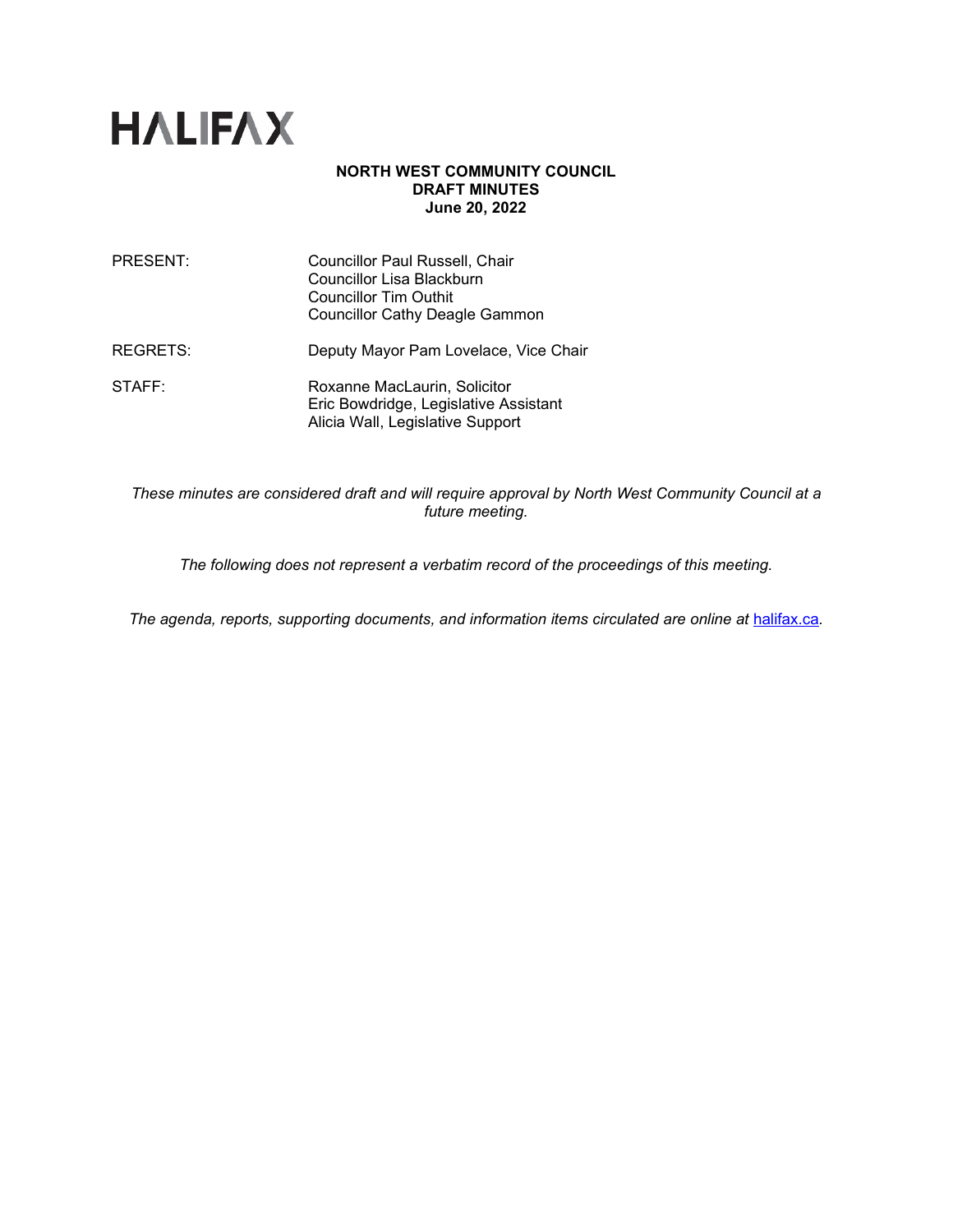*The meeting was called to order at 6:03 p.m., and Community Council moved into an In Camera (In Private) session at 6:21 p.m. and reconvened at 6:30 p.m. Community Council adjourned at 6:38 p.m.*

# **1. CALL TO ORDER AND LAND ACKNOWLEDGEMENT**

The Chair called the meeting to order at 6:03 p.m. and acknowledged that the meeting took place in the traditional and ancestral territory of the Mi'kmaq people, and that we are all treaty people.

## **2. APPROVAL OF MINUTES – May 16, 2022**

MOVED by Councillor Outhit, seconded by Councillor Blackburn

**THAT the minutes of May 16, 2022 be approved as circulated.**

## **MOTION PUT AND PASSED.**

## **3. APPROVAL OF THE ORDER OF BUSINESS AND APPROVAL OF ADDITIONS AND DELETIONS**

Additions: None

Deletions: None

MOVED by Councillor Deagle Gammon, seconded by Councillor Blackburn

**THAT the agenda be approved as presented.**

## **MOTION PUT AND PASSED.**

**4. BUSINESS ARISING OUT OF THE MINUTES – NONE 5. CALL FOR DECLARATION OF CONFLICT OF INTERESTS NONE – NONE 6. MOTIONS OF RECONSIDERATION – NONE 7. MOTIONS OF RESCISSION – NONE 8. CONSIDERATION OF DEFERRED BUSINESS – NONE 9. NOTICES OF TABLED MATTERS – NONE**

Councillor Russell stepped down from the Chair and Councillor Blackburn assumed the Chair.

### **10. HEARINGS 10.1 PUBLIC HEARINGS 10.1.1 Case 23556: Amendments to the Sackville Drive Land Use By-law – Access to Multi-Unit Dwellings Across LS Zoned Properties**

The following was before Community Council:

• Staff recommendation report dated May 4, 2022

First Reading was given on May 16, 2022.

The Chair advised the Community Council was the applicant and there was no presentation.

Roxanne MacLaurin, Solicitor responded to questions of clarification from Community Council.

The hearing opened at 6:07 p.m.

There were no registered speakers.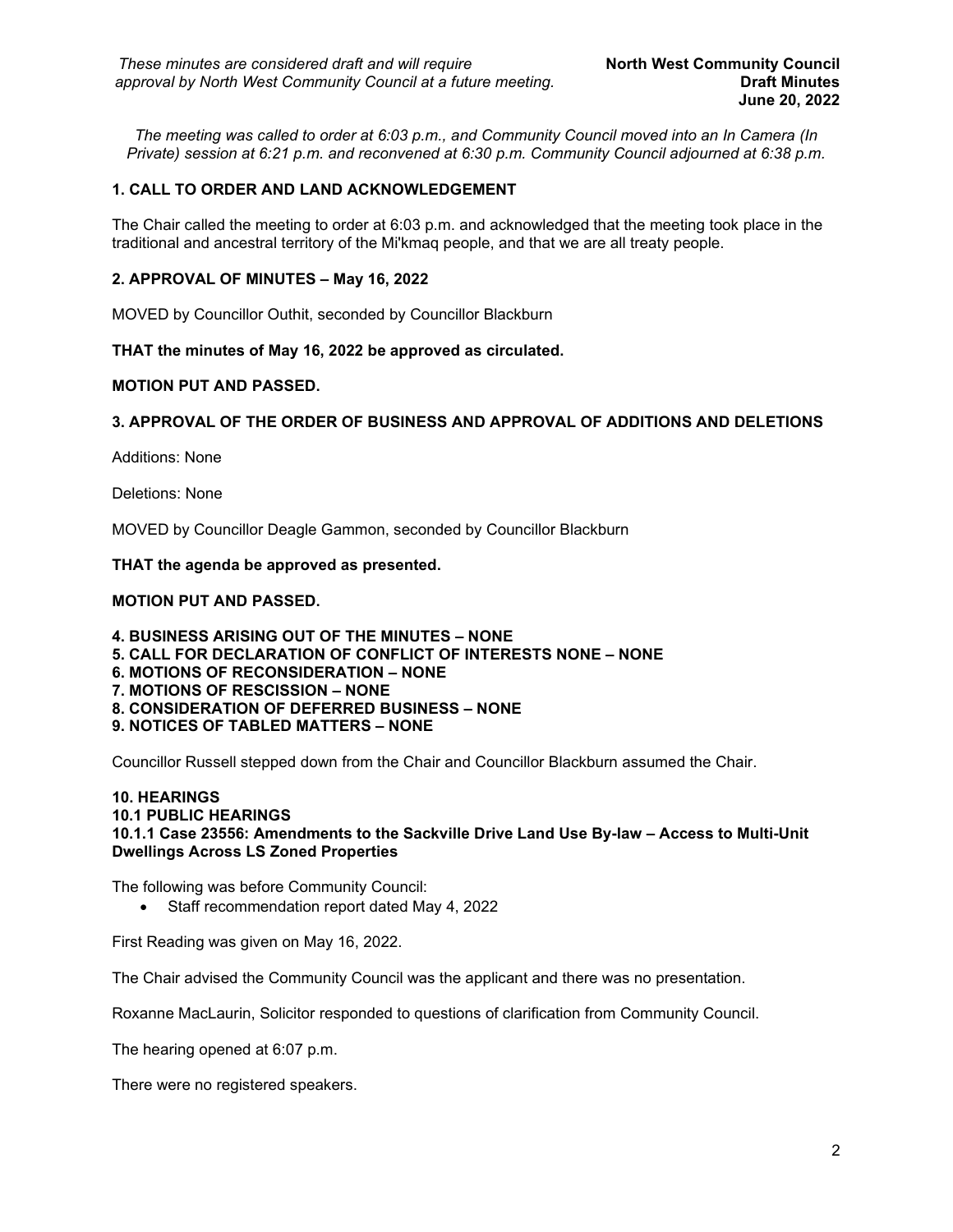MOVED by Councillor Russell, seconded by Councillor Outhit

## **THAT the hearing be closed.**

## **MOTION PUT AND PASSED.**

The hearing closed at 6:11 p.m.

MOVED by Councillor Russell, seconded by Councillor Outhit

**THAT North West Community Council adopt the amendment to the Land Use By-law for Sackville Drive, as set out in Attachment A of the staff report dated May 4, 2022.**

## **MOTION PUT AND PASSED.**

Councillor Russell resumed the Chair.

**11. CORRESPONDENCE, PETITIONS & DELEGATIONS 11.1 Correspondence – None 11.2 Petitions – None 11.3 Presentation – None**

## **12. INFORMATION ITEMS BROUGHT FORWARD – NONE**

#### **13. REPORTS 13.1 STAFF 13.1.1 Case 22820: Amendments to Development Agreement, Hanwell Drive (Sunset Ridge subdivision), Middle Sackville**

The following was before Community Council:

• Staff recommendation report dated May 12, 2022

Notice of Motion was given on October 4, 2021.

MOVED by Councillor Blackburn, seconded by Councillor Outhit

**THAT North West Community Council approve the proposed amending development agreement, which shall be substantially of the same form as set out in Attachment A of the staff report dated May 12, 2022.**

## **MOTION PUT AND PASSED.**

#### **13.1.2 Case 21826: Amending Development Agreement for 771-819 Bedford Highway and 12-32 Esquire Lane, Bedford**

The following was before Community Council:

• Staff recommendation report dated June 1, 2022

MOVED by Councillor Outhit, seconded by Councillor Deagle Gammon

**THAT North West Community Council give notice of motion to consider the proposed amending development agreement, as set out in Attachment A of the staff report dated June 1, 2022, to allow additional commercial uses, an expansion of the commercial area within existing buildings, construction of new motel buildings and accessory buildings, subdivision of the lands, and a reduction of the non-disturbance area, and schedule a public hearing.**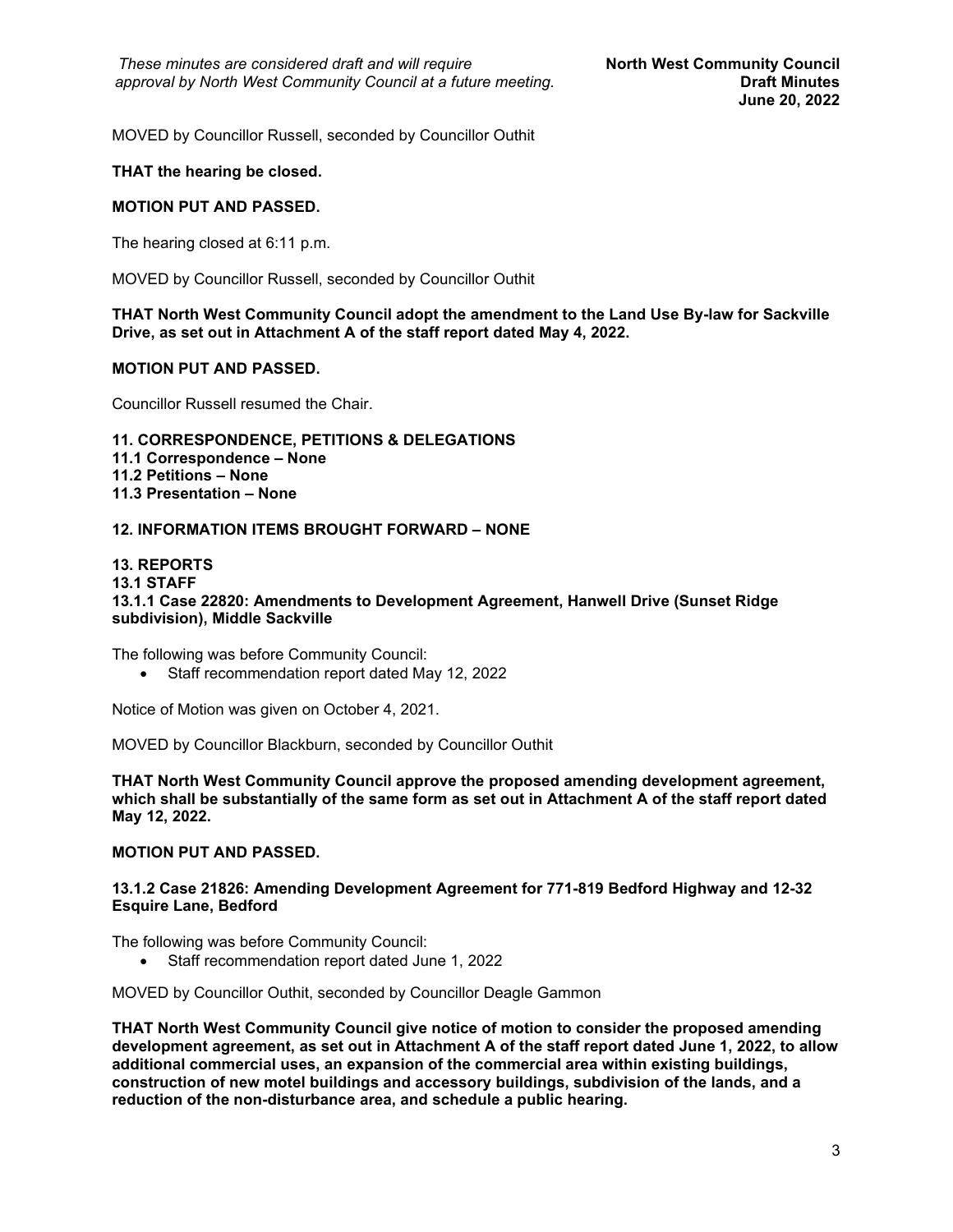# **MOTION PUT AND PASSED.**

## **13.1.3 Councillor Appointment to Appeals Standing Committee**

The following was before Community Council:

• Staff recommendation report dated June 8, 2022

MOVED by Councillor Blackburn, seconded by Councillor Deagle Gammon

**THAT North West Community Council recommend that Halifax Regional Council appoint one (1) member of North West Community Council to the Appeals Standing Committee for a term to November 2022.**

MOVED by Councillor Outhit, seconded by Councillor Blackburn

## **THAT North West Community Council nominate Councillor Deagle Gammon for appointment to the Appeals Standing Committee by Halifax Regional Council.**

Councillor Deagle Gammon accepted the nomination.

The Chair called three more times for any further nominations.

MOVED by Councillor Outhit, seconded by Councillor Blackburn

#### **THAT nominations cease.**

### **MOTION PUT AND PASSED.**

The motion now reads:

MOVED by Councillor Blackburn, seconded by Councillor Deagle Gammon

**THAT North West Community Council recommend that Halifax Regional Council appoint Councillor Deagle Gammon of North West Community Council to the Appeals Standing Committee for a term to November 2022.**

# **MOTION PUT AND PASSED.**

### **13.2 MEMBERS OF COMMUNITY COUNCIL – NONE**

## **14. MOTIONS – NONE**

#### **15. IN CAMERA (IN PRIVATE)**

MOVED by Councillor Blackburn, seconded by Councillor Deagle Gammon

## **THAT North West Community Council convene to In Camera (In Private) to discuss item 15.2 Personnel Matter.**

## **MOTION PUT AND PASSED.**

## **15.1 LEGAL MATTER - Private and Confidential Report**

This matter was dealt with in public.